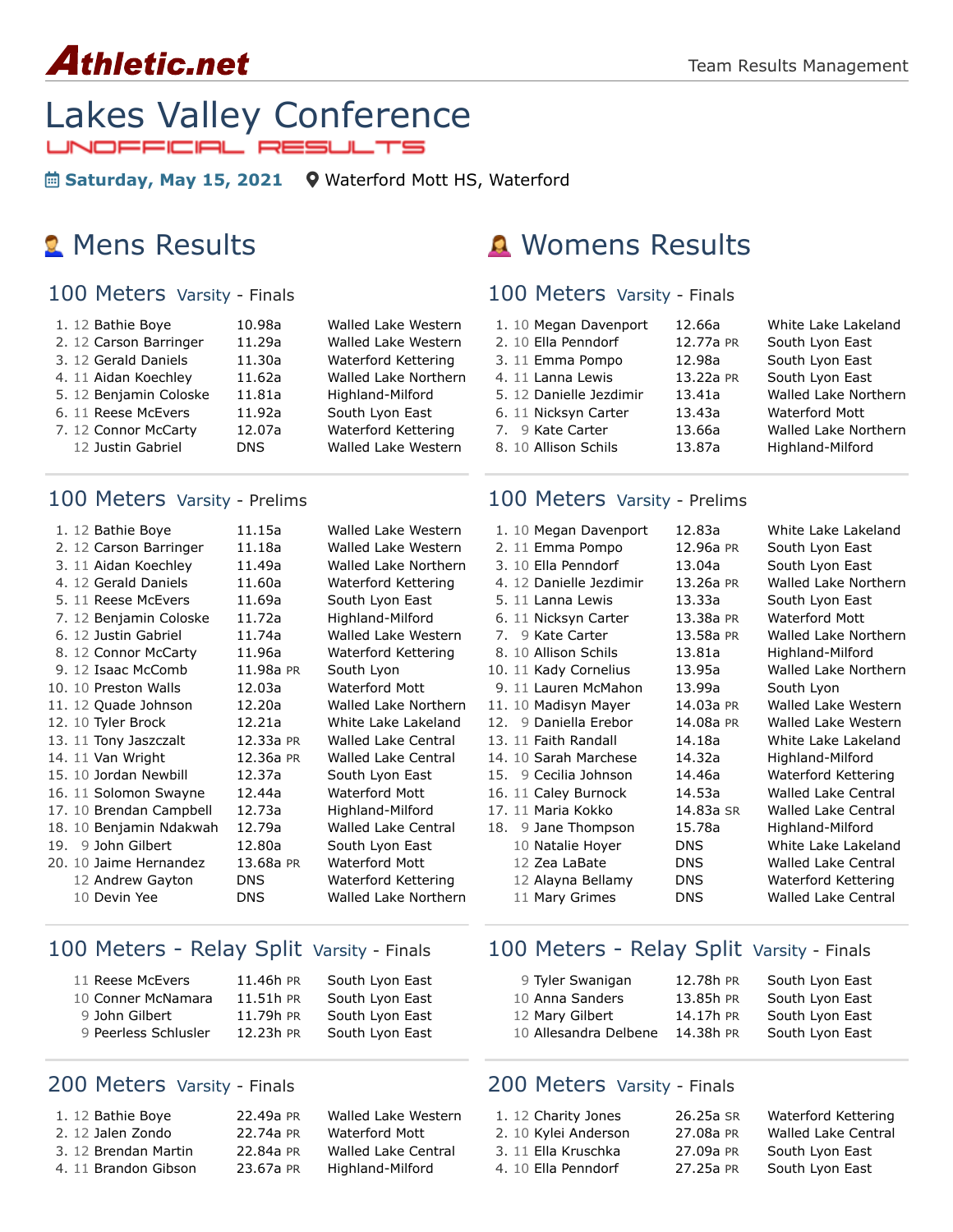| 5. 11 Dakota Blackwell | 23.68a PR | South Lyon           |
|------------------------|-----------|----------------------|
| 6. 11 Aidan Koechley   | 24.04a    | Walled Lake Northern |
| 7. 12 Benjamin Coloske | 24.38a    | Highland-Milford     |
| 8. 12 Daniel Isser     | 24.60a    | White Lake Lakeland  |

#### 200 Meters Varsity - Prelims

| 1. 12 Bathie Boye       | 22.76a     |            | Walled Lake Western        |
|-------------------------|------------|------------|----------------------------|
| 2. 12 Jalen Zondo       | 23.23a     |            | <b>Waterford Mott</b>      |
| 3. 12 Brendan Martin    | 23.37a     |            | Walled Lake Central        |
| 4. 11 Brandon Gibson    | 23.87a     |            | Highland-Milford           |
| 5. 11 Aidan Koechley    | 24.00a     |            | Walled Lake Northern       |
| 6. 11 Dakota Blackwell  | 24.09a     | South Lyon |                            |
| 7. 12 Daniel Isser      | 24.14a PR  |            | White Lake Lakeland        |
| 8. 12 Benjamin Coloske  | 24.36a     |            | Highland-Milford           |
| 9. 12 Carlos Gonzalez   | 24.43a     |            | Walled Lake Western        |
| 10. 9 Jaxon Lippert     | 24.58a PR  |            | Walled Lake Western        |
| 11. 10 Tyler Brock      | 24.63a     |            | White Lake Lakeland        |
| 12. 12 Connor McCarty   | 24.66a     |            | Waterford Kettering        |
| 13. 12 Matt Curtiss     | 24.85a PR  | South Lyon |                            |
| 14. 12 Quade Johnson    | 25.10a PR  |            | Walled Lake Northern       |
| 15. 11 Benson Neba      | 25.10a PR  |            | Waterford Kettering        |
| 16. 10 Brendan Campbell | 25.63a     |            | Highland-Milford           |
| 17. 12 Trevor Baert     | 25.86a     |            | White Lake Lakeland        |
| 18. 11 Nick Chester     | 25.99a     |            | Walled Lake Western        |
| 19. 11 Dominic          | 26.00a PR  |            | <b>Waterford Mott</b>      |
| Montgomery              |            |            |                            |
| 9 Blake Bell<br>20.     | 26.09a     |            | South Lyon East            |
| 21. 10 Gabe Staron      | 26.78a     |            | Walled Lake Northern       |
| 22. 11 Ethan Groh       | 27.83a PR  |            | Highland-Milford           |
| 10 Preston Walls        | <b>DNS</b> |            | <b>Waterford Mott</b>      |
| 12 Jordan Hamler        | <b>DNS</b> |            | Waterford Kettering        |
| 9 Bode Hirschman        | <b>DNS</b> |            | <b>Walled Lake Central</b> |
|                         |            |            |                            |

## 200 Meters - Relay Split Varsity - Finals

| 10 Conner McNamara   | 23.8h PR | South Lyon East |
|----------------------|----------|-----------------|
| 11 Reese McEvers     | 23.9h PR | South Lyon East |
| 9 Peerless Schlusler | 25.0h PR | South Lyon East |
| 9 John Gilbert       | 27.7h    | South Lyon East |

## 400 Meters Varsity - Finals

|    | 1. 12 Brendan Martin      | 50.49a     | Walled Lake Central        |
|----|---------------------------|------------|----------------------------|
| 2. | 9 Bode Hirschman          | 52.54a     | Walled Lake Central        |
| 3. | 9 Brayden Kennedy         | 53.18a     | Highland-Milford           |
|    | 4. 11 Michael Tippy       | 53.60a     | South Lyon East            |
|    | 5. 11 ReShaun Crawford    | 53.84a PR  | Highland-Milford           |
|    | 6. 11 Hector Benitez      | 54.19a     | White Lake Lakeland        |
|    | 7. 11 Max Mouranie        | 54.31a PR  | Walled Lake Western        |
|    | 8. 10 Nicholas Piagentini | 54.59a     | Walled Lake Northern       |
|    | 9. 10 Conner McNamara     | 54.80a PR  | South Lyon East            |
|    | 10. 10 Nick Adams         | 54.90a PR  | Walled Lake Central        |
|    | 11. 9 Dylan Scott         | 56.50a     | Waterford Kettering        |
|    | 12. 12 Nick Stevenson     | 56.62a     | South Lyon                 |
|    | 13. 12 Simon Richards     | 56.78a PR  | Waterford Kettering        |
|    | 14. 12 Jalen Zondo        | 57.29a     | <b>Waterford Mott</b>      |
|    | 15. 10 Cameron Dixon      | 57.40a PR  | Walled Lake Western        |
|    | 16. 12 Matt Curtiss       | 57.83a PR  | South Lyon                 |
|    | 17. 12 Dylan Hoorn        | 59.52a PR  | Highland-Milford           |
|    | 18. - Matthew White       | 59.81a PR  | <b>Waterford Mott</b>      |
|    | 11 Jaymon Scarber         | <b>DNS</b> | <b>Walled Lake Central</b> |
|    | 12 Andrew Mamo            | DNS        | Walled Lake Western        |

| 5. 10 Brooklyn Wolcott  | 27.48a PR | Highland-Milford     |
|-------------------------|-----------|----------------------|
| 6. 10 Audrey Verkerke   | 27.48a PR | Highland-Milford     |
| 7. 11 Lanna Lewis       | 27.62a    | South Lyon East      |
| 8. 12 Danielle Jezdimir | 28.10a    | Walled Lake Northern |
|                         |           |                      |

#### 200 Meters Varsity - Prelims

|     | 1. 12 Charity Jones       | 26.80a     | Waterford Kettering        |
|-----|---------------------------|------------|----------------------------|
|     | 2. 11 Ella Kruschka       | 27.20a     | South Lyon East            |
|     | 4. 11 Lanna Lewis         | 27.21a PR  | South Lyon East            |
|     | 3. 10 Ella Penndorf       | 27.26a     | South Lyon East            |
|     | 7. 10 Brooklyn Wolcott    | 27.52a     | Highland-Milford           |
|     | 5. 10 Audrey Verkerke     | 27.63a     | Highland-Milford           |
|     | 10. 12 Danielle Jezdimir  | 27.72a PR  | Walled Lake Northern       |
|     | 6. 10 Kylei Anderson      | 27.88a     | <b>Walled Lake Central</b> |
|     | 8. 10 Adrianna Patanis    | 27.94a PR  | South Lyon                 |
|     | 9. 10 Lana Mac            | 28.05a PR  | South Lyon                 |
|     | 11. 10 Natalie Hoyer      | 29.15a PR  | White Lake Lakeland        |
| 12. | 9 Daniella Erebor         | 29.21a PR  | Walled Lake Western        |
|     | 13. 9 Kaitlyn Freitag     | 29.42a PR  | Walled Lake Northern       |
|     | 14. 12 Kayly Fougner      | 29.43a PR  | Waterford Mott             |
|     | 15. 11 Emilie Thibodeau   | 29.71a PR  | Walled Lake Western        |
|     | 16. 11 McKenzie Valencia- | 29.79a SR  | South Lyon                 |
|     | Moore                     |            |                            |
|     | 17. 9 Cecilia Neumann     | 29.91a PR  | White Lake Lakeland        |
|     | 18. 10 Lily Gatesman      | 30.03a PR  | Highland-Milford           |
|     | 19. 9 Ava Epley           | 30.07a PR  | Walled Lake Northern       |
|     | 20. 11 Breanna Latham     | 30.08a PR  | <b>Waterford Mott</b>      |
|     | 21. 10 Victoria Aguilar   | 30.18a PR  | Waterford Kettering        |
|     | 22. 11 Maria Kokko        | 30.81a SR  | <b>Walled Lake Central</b> |
|     | 23. 10 Sydney Stuart      | 31.66a PR  | <b>Waterford Mott</b>      |
|     | 10 Megan Davenport        | <b>DNS</b> | White Lake Lakeland        |

## 200 Meters - Relay Split Varsity - Finals

| 11 Ella Kruschka | 25.9h PR | South Lyon East |
|------------------|----------|-----------------|
| 11 Emma Pompo    | 27.9h    | South Lyon East |
| 11 Lanna Lewis   | 27.9h PR | South Lyon East |
| 10 Ella Penndorf | 29.36h   | South Lyon East |

## 400 Meters Varsity - Finals

| 1. 10 Liliane Aittama   | 58.58a      | South Lyon East             |
|-------------------------|-------------|-----------------------------|
| 2. 10 Audrey Verkerke   | 1:00.66a    | Highland-Milford            |
| 3. 10 Lana Mac          | 1:02.74a    | South Lyon                  |
| 4. 10 Brooklyn Wolcott  | 1:03.03a    | Highland-Milford            |
| 5. 11 Ella Kruschka     | 1:03.60a SR | South Lyon East             |
| 6. 10 Ava Walsh         | 1:04.43a    | White Lake Lakeland         |
| 7. 10 Reganne Koskela   | 1:04.49a PR | South Lyon East             |
| 8. 11 Natalie Samples   | 1:04.58a PR | <b>Walled Lake Central</b>  |
| 9. 10 Adrianna Patanis  | 1:04.59a PR | South Lyon                  |
| 10. 11 Madelyn Feltmate | 1:04.97a PR | Highland-Milford            |
| 11. 10 Julia Pedersen   | 1:06.06a    | <b>Walled Lake Northern</b> |
| 12. 12 Jillian Petruno  | 1:06.69a    | Walled Lake Western         |
| 13. 10 Claire McClure   | 1:06.88a    | Walled Lake Northern        |
| 14. 9 Samantha Bloch    | 1:07.04a PR | Walled Lake Northern        |
| 15. 12 Emma Camp        | 1:07.89a    | White Lake Lakeland         |
| 16. 11 Lilli Semel      | 1:08.52a    | Walled Lake Central         |
| 17. 9 Mackenzie Hendry  | 1:09.47a PR | White Lake Lakeland         |
| 18. 11 Jordan Whiting   | 1:12.11a    | Waterford Kettering         |
| 19. 12 Jillian Clark    | 1:13.58a    | South Lyon                  |
| 20. 10 Sydney Stuart    | 1:13.68a PR | <b>Waterford Mott</b>       |
| 21. 10 Victoria Aguilar | 1:17.21a    | Waterford Kettering         |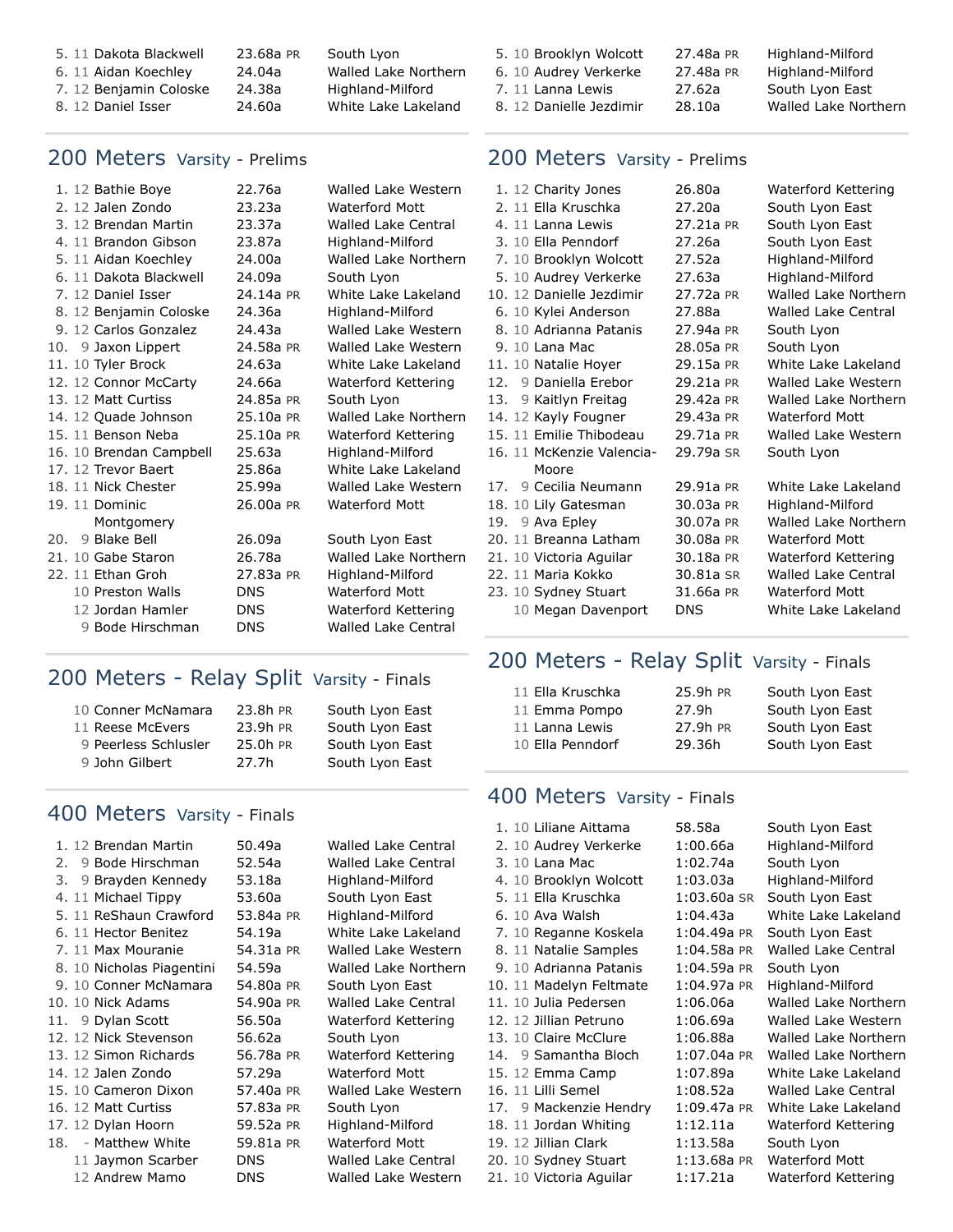10 [Gabe Staron](https://www.athletic.net/TrackAndField/Athlete.aspx?AID=15783290) [DNS](https://www.athletic.net/result/E1imd66SQIaJ6lkh1) [Walled Lake Northern](https://www.athletic.net/TrackAndField/School.aspx?SchoolID=13044)

## 400 Meters - Relay Split Varsity - Finals

| 10 Conner McNamara | 54.33h PR | South Lyon East |
|--------------------|-----------|-----------------|
| 11 Michael Tippy   | 55.2h PR  | South Lyon East |
| 10 Drew Moyer      | 55.6h PR  | South Lyon East |
| 10 Martin Mubiru   | 57.68h    | South Lyon East |

## 800 Meters Varsity - Finals

| 1. 11 Antonio Romano     | 1:59.86a      | <b>Walled Lake Central</b> |
|--------------------------|---------------|----------------------------|
| 2. 11 Ethan Parker       | 2:00.35a      | Walled Lake Northern       |
| 3. 12 Kazuma Bowring     | 2:01.23a SR   | Highland-Milford           |
| 4. 12 Josh Radigan       | 2:01.40a      | <b>Waterford Mott</b>      |
| 5. 11 Steven Bosworth    | 2:02.56a      | South Lyon                 |
| 6. 12 Jaden Phung        | 2:03.22a      | Walled Lake Central        |
| 7. 12 Caleb Bartle       | $2:03.44a$ PR | Waterford Kettering        |
| 8. 12 Shane Siterlet     | $2:03.86a$ PR | Highland-Milford           |
| 9. 9 Ty Parker           | 2:04.71a      | Walled Lake Northern       |
| 10. 10 Daniel Sternberg  | 2:06.59a PR   | Highland-Milford           |
| 11. 12 Amit Nyamagoudar  | 2:07.18a      | Walled Lake Western        |
| 12. 9 Andrew Mercier     | 2:07.36a      | Waterford Kettering        |
| 13. 11 Tim Person        | 2:11.37a      | White Lake Lakeland        |
| 14. 11 Matthew Peal      | $2:14.23a$ PR | Walled Lake Northern       |
| 15. 10 Carson Millspaugh | $2:16.01a$ PR | South Lyon East            |
| 16. 9 Alex Jowett        | 2:17.12a      | South Lyon                 |
| 17. 10 Alex Engel        | 2:19.42a      | <b>Walled Lake Central</b> |
| 18. 12 Steven Prudhomme  | 2:22.07a      | South Lyon                 |
| 19. 12 Kyle Barcelon     | 2:27.62a      | <b>Waterford Mott</b>      |
| 20. 9 Daniel Schruba     | 2:30.12a PR   | <b>Waterford Mott</b>      |
| 11 Trustin Christopher   | <b>DNS</b>    | Walled Lake Western        |
| 12 Jack Lobodzinski      | DNS.          | Highland-Milford           |
| 10 Drew Moyer            | <b>DNS</b>    | South Lyon East            |
| 12 Simon Richards        | <b>DNS</b>    | Waterford Kettering        |
| 11 Isaac Tiernan         | <b>DNS</b>    | White Lake Lakeland        |
|                          |               |                            |

## 1600 Meters Varsity - Finals

| 1. 11 Antonio Romano     | 4:23.52a PR | Walled Lake Central        |
|--------------------------|-------------|----------------------------|
| 2. 11 Ethan Parker       | 4:24.72a PR | Walled Lake Northern       |
| 3. 11 Easton Williams    | 4:26.65a PR | Highland-Milford           |
| 4. 12 Jack Lobodzinski   | 4:33.55a    | Highland-Milford           |
| 5. 9 Ty Parker           | 4:36.46a PR | Walled Lake Northern       |
| 6. 11 Ryan O'Rourke      | 4:36.60a    | Highland-Milford           |
| 7. 12 Emmet Reamer       | 4:46.29a    | White Lake Lakeland        |
| 8. 12 Charles Jakubowski | 4:46.75a PR | Walled Lake Northern       |
| 9. 11 Brendan Kelly      | 4:47.84a    | South Lyon East            |
| 10. 12 Amit Nyamagoudar  | 4:49.38a    | Walled Lake Western        |
| 11. 10 Ryan Noonan       | 4:54.51a    | Walled Lake Western        |
| 12. 11 Isaac Tiernan     | 4:56.97a PR | White Lake Lakeland        |
| 13. 11 Reiner Kandt      | 4:58.52a    | South Lyon                 |
| 14. 9 Alex Jowett        | 5:00.12a    | South Lyon                 |
| 15. 10 Dominic Balhorn   | 5:00.24a PR | Waterford Mott             |
| 16. 9 Connor Lent        | 5:02.80a    | Walled Lake Western        |
| 17. 10 Alex Romano       | 5:10.94a    | <b>Walled Lake Central</b> |
| 18. 11 Nathan Rehm       | 5:13.38a PR | White Lake Lakeland        |
| 19. 10 Daniel Bimbad     | 5:13.70a    | <b>Walled Lake Central</b> |
| 20. 12 Kyle Barcelon     | 5:36.22a    | <b>Waterford Mott</b>      |
| 21. 9 Daniel Schruba     | 5:36.80a PR | <b>Waterford Mott</b>      |
| 22. 11 Zeke Strong       | 5:38.38a PR | South Lyon East            |
| 12 Kazuma Bowring        | DNS         | Highland-Milford           |

22. 11 [Daphne Newbill](https://www.athletic.net/TrackAndField/Athlete.aspx?AID=13927051) [1:18.04a](https://www.athletic.net/result/wOiO1ppF8fJvVvAUy) [Waterford Kettering](https://www.athletic.net/TrackAndField/School.aspx?SchoolID=12593)

23. 9 [Olivia Lynch](https://www.athletic.net/TrackAndField/Athlete.aspx?AID=17299682) [1:20.18a](https://www.athletic.net/result/YViZdAAi5fWPg6khR) [PR](https://www.athletic.net/post/YViZdAAi5fWPg6khR) [Waterford Kettering](https://www.athletic.net/TrackAndField/School.aspx?SchoolID=12593) 11 [Mary Grimes](https://www.athletic.net/TrackAndField/Athlete.aspx?AID=13949411) [DNS](https://www.athletic.net/result/o3iaoxxC3fYLMBYIe) [Walled Lake Central](https://www.athletic.net/TrackAndField/School.aspx?SchoolID=13238)

## 400 Meters - Relay Split Varsity - Finals

| 65.43h PR | South Lyon East |
|-----------|-----------------|
| 66.21h    | South Lyon East |
| 67.09h PR | South Lyon East |
| 67.36h PR | South Lyon East |
|           |                 |

#### 800 Meters Varsity - Finals

|     | 1. 10 Grace Harkenrider | 2:23.68a      | Highland-Milford           |
|-----|-------------------------|---------------|----------------------------|
|     | 2. 12 Makayla Fuerst    | 2:26.71a      | Waterford Mott             |
|     | 3. 12 Alaina Rider      | 2:28.59a      | South Lyon East            |
|     | 4.10 Ava Porter         | 2:28.88a PR   | Walled Lake Northern       |
|     | 5. 11 Katie Stauffer    | 2:28.99a PR   | Waterford Kettering        |
|     | 6. 12 Aria Novello      | $2:29.41a$ PR | White Lake Lakeland        |
|     | 7. 10 Jacie Remtema     | 2:29.62a      | Highland-Milford           |
|     | 8. 9 Alisia Olteanu     | 2:31.23a      | Walled Lake Western        |
|     | 9. 10 Bella Grant       | $2:34.81a$ PR | South Lyon East            |
|     | 10. 9 Emma Hoffmeyer    | 2:36.25a      | Walled Lake Western        |
|     | 11. 12 Allison Fisher   | 2:36.89a      | <b>Walled Lake Central</b> |
|     | 12. 12 Shantal Servello | 2:38.27a      | Highland-Milford           |
|     | 13. 10 Alyssa Seiter    | 2:38.65a PR   | South Lyon                 |
|     | 14. 10 Madeleine        | $2:40.08a$ PR | Walled Lake Northern       |
|     | Schouman                |               |                            |
| 15. | 9 Gabriella             | 2:50.59a      | Waterford Mott             |
|     | Stachowski              |               |                            |
| 16. | 9 Leah Richards         | $3:00.93a$ PR | Walled Lake Central        |
|     | 12 Sarah Sheena         | <b>DNS</b>    | Walled Lake Western        |
|     | 11 Daphne Newbill       | <b>DNS</b>    | Waterford Kettering        |
|     | 11 Jordan Whiting       | <b>DNS</b>    | Waterford Kettering        |
|     | 9 Ella Showerman        | <b>DNS</b>    | South Lyon East            |
|     | 12 Sophia Potter        | <b>DNS</b>    | Waterford Kettering        |
|     | 12 Grace Cook           | <b>DNS</b>    | South Lyon                 |
|     | 11 Alanis Roman         | <b>DNS</b>    | Walled Lake Northern       |
|     | 12 Erin Sheehan         | <b>DNS</b>    | <b>Walled Lake Central</b> |
|     |                         |               |                            |

## 1600 Meters Varsity - Finals

| 1. 10 Liliane Aittama   | 5:12.82a PR   | South Lyon East            |
|-------------------------|---------------|----------------------------|
| 2. 10 Grace Harkenrider | 5:14.65a PR   | Highland-Milford           |
| 3. 12 Skylar Grubb      | 5:17.91a PR   | Highland-Milford           |
| 4. 12 Sarah Sheena      | 5:18.27a      | Walled Lake Western        |
| 5. 10 Jacie Remtema     | 5:19.45a PR   | Highland-Milford           |
| 6. 12 Aria Novello      | 5:27.16a      | White Lake Lakeland        |
| 7. 9 Ella Showerman     | 5:28.48a      | South Lyon East            |
| 8. 9 Elaine Burkmyre    | 5:29.46a      | Walled Lake Western        |
| 9. 12 Erin Sheehan      | 5:29.81a PR   | <b>Walled Lake Central</b> |
| 10. 10 Amyla Eberhart   | 5:31.97a      | South Lyon East            |
| 11. 11 Katie Stauffer   | 5:38.16a      | Waterford Kettering        |
| 12. 11 Melanie Shelt    | 5:42.43a PR   | Walled Lake Northern       |
| 13. 10 Alyssa Seiter    | 5:45.55a PR   | South Lyon                 |
| 14. 10 Madeleine        | 5:47.24a PR   | Walled Lake Northern       |
| Schouman                |               |                            |
| 15. 10 Kaelyn Swiech    | 6:03.42a      | South Lyon                 |
| 16. 9 Hanna Donovan     | $6:11.02a$ PR | Walled Lake Northern       |
| 17. 10 Julianna Raines  | 6:17.46a      | <b>Walled Lake Central</b> |
| 18. 12 Grace Cook       | 6:23.40a SR   | South Lyon                 |
| 19. 9 Trinity Mann      | 6:29.09a PR   | White Lake Lakeland        |
| 20. 11 Chloe Slaybee    | 6:33.65a PR   | White Lake Lakeland        |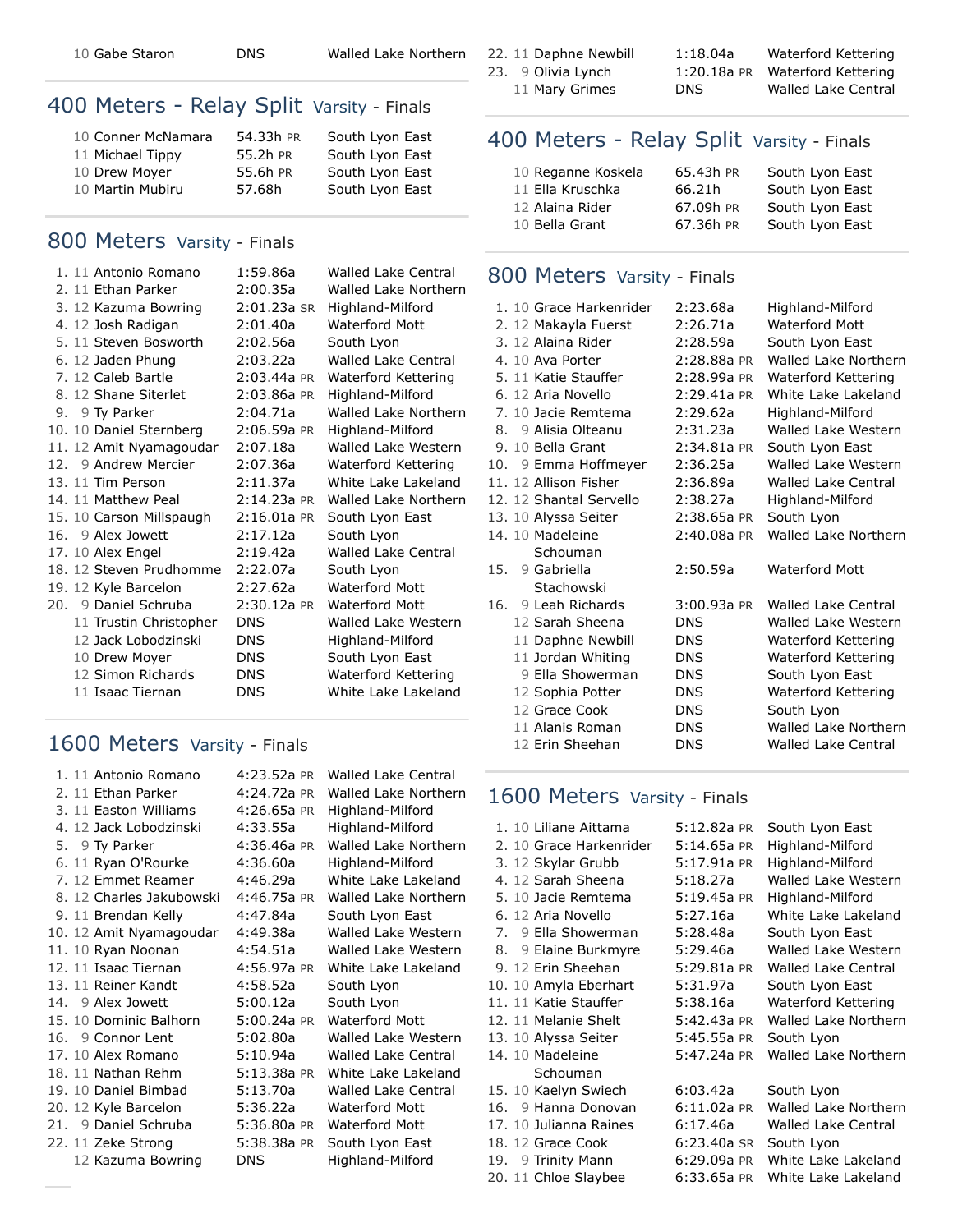## 3200 Meters Varsity - Finals

|  | 1. 11 Easton Williams     | 9:46.00a    | Highland-Milford                  |
|--|---------------------------|-------------|-----------------------------------|
|  | 2. 11 Ryan O'Rourke       | 9:47.00a    | Highland-Milford                  |
|  | 3. 11 Alex Sullivan       | 9:52.00a    | White Lake Lakeland               |
|  | 4. 9 Lucas Karbel         | 9:54.00a PR | Walled Lake Northern              |
|  | 5. 10 Nicholas Negru      | 9:56.00a    | Walled Lake Central               |
|  | 6. 12 Jack Lobodzinski    | 10:04.00a   | Highland-Milford                  |
|  | 7. 10 Jared Platt         | 10:07.00a   | White Lake Lakeland               |
|  | 8. 12 Connor Callard      |             | 10:11.00a PR Walled Lake Central  |
|  | 9. 12 Reese Camp          |             | 10:12.00a PR White Lake Lakeland  |
|  | 10. 11 Matt Latzke        |             | 10:16.00a PR Walled Lake Central  |
|  | 11. 12 Neel Nyamagoudar   |             | 10:31.00a PR Walled Lake Western  |
|  | 12. 11 Connor Clark       |             | 10:36.00a PR Walled Lake Northern |
|  | 13. 10 Ryan Noonan        | 10:42.00a   | Walled Lake Western               |
|  | 14. 12 Charles Jakubowski | 10:43.00a   | Walled Lake Northern              |
|  | 15. 9 Connor Lent         | 10:50.00a   | Walled Lake Western               |
|  | 16. 11 Gavin Howell       | 10:51.00a   | South Lyon                        |
|  | 17. 9 Solomon Strong      |             | 11:34.00a PR South Lyon East      |
|  | 10 Trevor Flynn           | DNS.        | <b>Waterford Mott</b>             |
|  | 9 Nickolas Nolan          | DNS.        | <b>Waterford Mott</b>             |

## 110m Hurdles - 39" Varsity - Finals

| 1. 11 Ryan Nelson     | 15.56a | <b>Walled Lake Central</b> |
|-----------------------|--------|----------------------------|
| 2. 11 Jona Hogle      | 15.68a | White Lake Lakeland        |
| 3. 9 Brayden Kennedy  | 16.38a | Highland-Milford           |
| 4. 10 Camron Krebs    | 16.76a | Walled Lake Northern       |
| 5. 11 Logan Barrow    | 17.14a | Walled Lake Northern       |
| 6. 12 Darin Tavadia   | 17.26a | <b>Walled Lake Central</b> |
| 7.11 Dominic          | 17.53a | Waterford Mott             |
| Montgomery            |        |                            |
| 8. 12 Quinn Armstrong | 17.97a | White Lake Lakeland        |
|                       |        |                            |

## 110m Hurdles - 39" Varsity - Prelims

| 1. 11 Ryan Nelson        | 16.21a    | Walled Lake Central        |
|--------------------------|-----------|----------------------------|
| 2. 10 Camron Krebs       | 16.69a    | Walled Lake Northern       |
| 3. 11 Jona Hogle         | 16.71a    | White Lake Lakeland        |
| 4. 12 Darin Tavadia      | 17.24a    | Walled Lake Central        |
| 5. 9 Brayden Kennedy     | 17.33a    | Highland-Milford           |
| 6. 11 Logan Barrow       | 17.68a    | Walled Lake Northern       |
| 7. 12 Quinn Armstrong    | 18.12a    | White Lake Lakeland        |
| 8. 11 Dominic            | 18.72a    | Waterford Mott             |
| Montgomery               |           |                            |
| 9. 10 Brendan Campbell   | 18.86a PR | Highland-Milford           |
| 10. 10 Cooper Harfoot    | 18.91a    | <b>Walled Lake Central</b> |
| 11. 9 James Senter       | 19.79a    | South Lyon                 |
| 12. 10 Raymond Kollar    | 20.29a    | Walled Lake Western        |
| 13. 11 Benson Neba       | 20.33a    | Waterford Kettering        |
| 14. 9 Peerless Schlusler | 21.20a PR | South Lyon East            |
| 15. 11 Zeke Strong       | 23.25a    | South Lyon East            |
| 11 Pierce Ashcroft       | DNS       | Highland-Milford           |

## 300m Hurdles - 36" Varsity - Finals

| 1. 12 Carson Barringer | 41.69a    | Walled Lake Western        |
|------------------------|-----------|----------------------------|
| 2. 11 Ryan Nelson      | 42.40a    | <b>Walled Lake Central</b> |
| 3. 11 Steven Bosworth  | 42.65a    | South Lyon                 |
| 4. 10 Ashton Clark     | 43.17a PR | <b>Walled Lake Central</b> |
| 5. 11 Logan Barrow     | 43.90a    | Walled Lake Northern       |
| 6. 12 Nolan Preis      | 43.93a PR | Highland-Milford           |
|                        |           |                            |

| 6:59.06a   | Waterford Mott             |
|------------|----------------------------|
|            |                            |
| <b>DNS</b> | Waterford Kettering        |
| <b>DNS</b> | <b>Walled Lake Central</b> |
| <b>DNS</b> | South Lyon East            |
|            |                            |

## 3200 Meters Varsity - Finals

|     | 1. 12 Sarah Sheena   |                         | 11:30.00a PR Walled Lake Western |
|-----|----------------------|-------------------------|----------------------------------|
|     | 2. 12 Sophia Potter  |                         | 11:34.00a PR Waterford Kettering |
|     | 3. 12 Skylar Grubb   | 11:46.00a               | Highland-Milford                 |
|     | 4. 9 Elaine Burkmyre | 11:57.00a               | Walled Lake Western              |
|     | 5. 9 Ava Kurczewski  | 12:20.00a               | Walled Lake Northern             |
|     | 6. 11 Melanie Shelt  | 12:34.00a               | Walled Lake Northern             |
|     | 7. 9 Ella Showerman  | 12:39.00a               | South Lyon East                  |
|     | 8. 10 Amyla Eberhart |                         | 12:43.00a PR South Lyon East     |
|     | 9. 12 Elaina         |                         | 12:57.00a SR Highland-Milford    |
|     | Schwendenmann        |                         |                                  |
|     | 10. 10 Kaelyn Swiech | 13:08.00a PR South Lyon |                                  |
|     | 11. 10 Abigail       | 13:33.00a               | Highland-Milford                 |
|     | Schwendenmann        |                         |                                  |
| 12. | 9 Olivia Wilson      | 14:42.00a               | South Lyon                       |
|     | 9 Morgan Engberg     | <b>DNS</b>              | South Lyon East                  |

## 100m Hurdles - 33" Varsity - Finals

| 1. 10 Kylei Anderson  | 15.69a    | <b>Walled Lake Central</b> |
|-----------------------|-----------|----------------------------|
|                       |           |                            |
| 2. 11 Lauren McMahon  | 16.27a PR | South Lyon                 |
| 3. 9 Lucy McCarthy    | 18.03a PR | Walled Lake Northern       |
| 4. - Emma Collison    | 18.07a    | Highland-Milford           |
| 5. 10 Taylor Regester | 18.18a PR | Walled Lake Northern       |
| 6. 10 Josie Duncan    | 19.20a    | Highland-Milford           |
| 7. 10 Elena Hale      | 20.48a    | White Lake Lakeland        |
| 8. 9 Lydia Michelin   | 20.48a    | Highland-Milford           |

## 100m Hurdles - 33" Varsity - Prelims

| 1. 10 Kylei Anderson     | 15.55a     | <b>Walled Lake Central</b> |
|--------------------------|------------|----------------------------|
| 2. 11 Lauren McMahon     | 16.79a     | South Lyon                 |
| 4. 10 Elena Hale         | 17.74a     | White Lake Lakeland        |
| 9 Lydia Michelin<br>5.   | 17.90a     | Highland-Milford           |
| 9 Lucy McCarthy<br>6.    | 18.31a     | Walled Lake Northern       |
| 7. 10 Taylor Regester    | 19.34a     | Walled Lake Northern       |
| 3. 10 Josie Duncan       | 19.50a     | Highland-Milford           |
| 8. - Emma Collison       | 19.54a     | Highland-Milford           |
| 9. 11 Madalynn Pelto     | 19.80a     | Walled Lake Northern       |
| 10. 12 Diana Krzemien    | 19.85a     | Waterford Mott             |
| 11. 10 Anastasia Oresky  | 20.41a     | Waterford Kettering        |
| 12. 12 Mary Gilbert      | 20.65a SR  | South Lyon East            |
| 13. 11 Kiylen Bracey     | 20.80a PR  | Waterford Kettering        |
| 14. 10 Eliana Kim        | 21.53a     | Walled Lake Western        |
| 15. 12 Zea LaBate        | 21.66a PR  | <b>Walled Lake Central</b> |
| 9 Olivia Wilson<br>16.   | 21.81a     | South Lyon                 |
| 9 Briana McCallie<br>17. | 22.11a     | South Lyon                 |
| 10 Anna Sanders          | <b>DNS</b> | South Lyon East            |
| 9 Olivia Schneider       | <b>DNS</b> | White Lake Lakeland        |

## 300m Hurdles - 30" Varsity - Finals

| 1. 10 Taylor Regester | 49.33a | Walled Lake Northern |
|-----------------------|--------|----------------------|
| 2. 10 Josie Duncan    | 50.47a | Highland-Milford     |
| 3. 11 Lauren McMahon  | 50.67a | South Lyon           |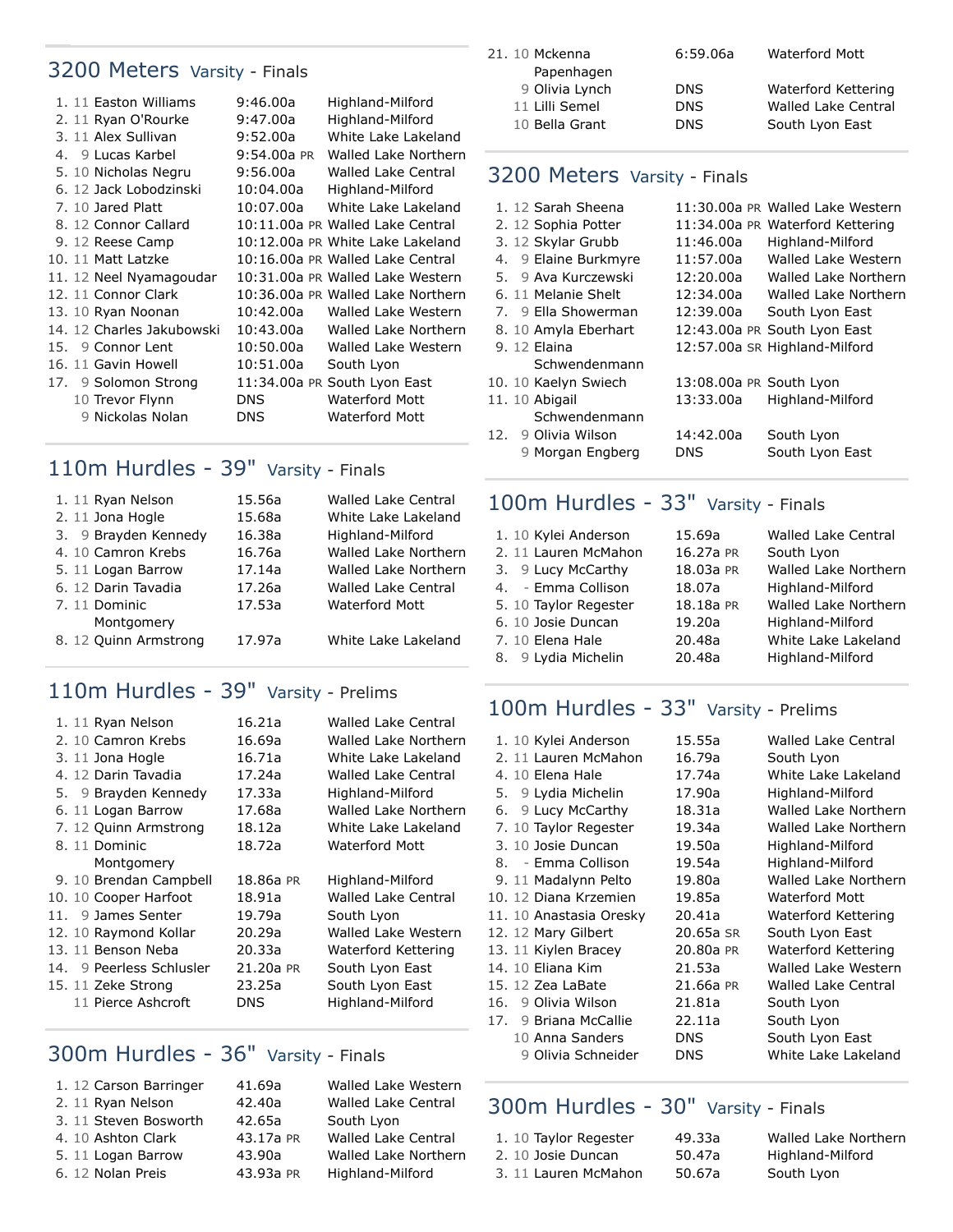| 7. 12 Darin Tavadia   | 44.31a PR  | Walled Lake Central  |
|-----------------------|------------|----------------------|
| 8. 10 Kurtis Hawkins  | 45.04a PR  | Highland-Milford     |
| 9. 10 Martin Mubiru   | 46.01a     | South Lyon East      |
| 10. 11 Jona Hogle     | 46.12a     | White Lake Lakeland  |
| 11. 11 Daniel Haskell | 46.81a     | White Lake Lakeland  |
| 12. 10 Cody Delisle   | 47.31a     | Highland-Milford     |
| 13. 9 James Senter    | 47.59a     | South Lyon           |
| 14. 10 Raymond Kollar | 47.88a PR  | Walled Lake Western  |
| 15. 9 James Witkowski | 49.38a     | South Lyon East      |
| 16. 11 Dominic        | 49.64a     | Waterford Mott       |
| Montgomery            |            |                      |
| 9 Peerless Schlusler  | <b>DNS</b> | South Lyon East      |
| 10 Camron Krebs       | <b>DNS</b> | Walled Lake Northern |
| 11 Pierce Ashcroft    | <b>DNS</b> | Highland-Milford     |
|                       |            |                      |

## 4x100 Relay Varsity - Finals

| 1. | <b>Eric Craft</b><br>Andrew Gayton<br>Demajia Thomas<br><b>Gerald Daniels</b> | 43.11a     | Waterford Kettering        |
|----|-------------------------------------------------------------------------------|------------|----------------------------|
| 2. | Cole Perry<br>Shane Ells<br><b>Tyler Brock</b><br>Jackson Campbell            | 45.69a     | White Lake Lakeland        |
| 3. | Isaac McComb<br>Dakota Blackwell<br>Reid Brower<br>Cade White                 | 46.36a     | South Lyon                 |
| 4. | Quade Johnson<br>Devin Yee<br>Aidan Koechley<br>Jordan Taiwo                  | 47.28a     | Walled Lake Northern       |
| 5. | John Gilbert<br>Conner McNamara<br>Reese McEvers<br>Peerless Schlusler        | 48.47a     | South Lyon East            |
|    | Victor Smith<br>Benjamin Coloske<br>Ian Gibson<br>Brandon Gibson              | DO         | Highland-Milford           |
|    | Pleas Halsell IV<br>Benjamin Ndakwah<br>Tony Jaszczalt<br>Van Wright          | DO         | <b>Walled Lake Central</b> |
|    | Darius Taylor<br><b>Bathie Boye</b><br>Justin Gabriel<br>Carson Barringer     | <b>DNS</b> | Walled Lake Western        |
|    |                                                                               |            |                            |

## 4x200 Relay Varsity - Finals

|    | Nolan Preis<br>Victor Smith<br>Ian Gibson<br>Brandon Gibson        | 1:35.81a | Highland-Milford    |
|----|--------------------------------------------------------------------|----------|---------------------|
| 2. | Dillon Fulcher<br>Jaymon Scarber<br>Ashton Clark<br>Tony Jaszczalt | 1:38.04a | Walled Lake Central |

| 4. 11 Tyler Samples     | 50.74a PR   | <b>Walled Lake Central</b> |
|-------------------------|-------------|----------------------------|
| 5. 9 Lydia Michelin     | 51.79a      | Highland-Milford           |
| 6. 10 Elena Hale        | 51.90a PR   | White Lake Lakeland        |
| 7. 9 Lucy McCarthy      | 52.14a      | Walled Lake Northern       |
| 8. - Emma Collison      | 55.64a      | Highland-Milford           |
| 9. 12 Diana Krzemien    | 56.67a      | Waterford Mott             |
| 10. 10 Anna Sanders     | 57.98a      | South Lyon East            |
| 11. 12 Mary Gilbert     | 59.39a      | South Lyon East            |
| 12. 11 Kiylen Bracey    | 1:00.40a    | Waterford Kettering        |
| 13. 10 Anastasia Oresky | 1:00.69a    | Waterford Kettering        |
| 14. 9 Olivia Wilson     | 1:01.18a    | South Lyon                 |
| 15. 9 Holly Corteville  | 1:01.40a PR | Walled Lake Northern       |
| 16. 9 Briana McCallie   | 1:02.00a PR | South Lyon                 |
| 17. 10 Mckenna          | 1:03.44a    | Waterford Mott             |
| Papenhagen              |             |                            |

## 4x100 Relay Varsity - Finals

| 1. | Madeline McClerren<br>Brooke Watson<br>Alayna Bellamy<br>Charity Jones       | 51.61a | Waterford Kettering        |
|----|------------------------------------------------------------------------------|--------|----------------------------|
| 2. | Keira Cartwright<br>Abby Renner<br><b>Brielle Phung</b><br>Mary Grimes       | 52.70a | <b>Walled Lake Central</b> |
| 3. | Kate Carter<br><b>Taylor Regester</b><br>Kady Cornelius<br>Danielle Jezdimir | 53.42a | Walled Lake Northern       |
| 4. | Claire Breault<br>Kayly Fougner<br>Breanna Latham<br>Gabriella<br>Stachowski | 53.84a | <b>Waterford Mott</b>      |
| 5. | Allison Schils<br>Mia Wroblewski<br>Taryn Marshall<br>Alissa Marchese        | 54.61a | Highland-Milford           |
| 6. | Anna Sanders<br>Allesandra Delbene<br>Mary Gilbert<br>Tyler Swanigan         | 56.34a | South Lyon East            |
|    | Faith Randall<br>Emily Keller<br>Elena Hale<br>Megan Davenport               | DO     | White Lake Lakeland        |

## 4x200 Relay Varsity - Finals

| 1. | Madeline McClerren<br>Brooke Watson<br>Alayna Bellamy       | 1:48.46a | Waterford Kettering |
|----|-------------------------------------------------------------|----------|---------------------|
| 2. | Charity Jones<br><b>Tyler Samples</b><br>Abby Renner        | 1:52.27a | Walled Lake Central |
|    | Natalie Samples<br>Mary Grimes                              |          |                     |
| З. | Flla Penndorf<br>Emma Pompo<br>Lanna Lewis<br>Ella Kruschka | 1:52.96a | South Lyon East     |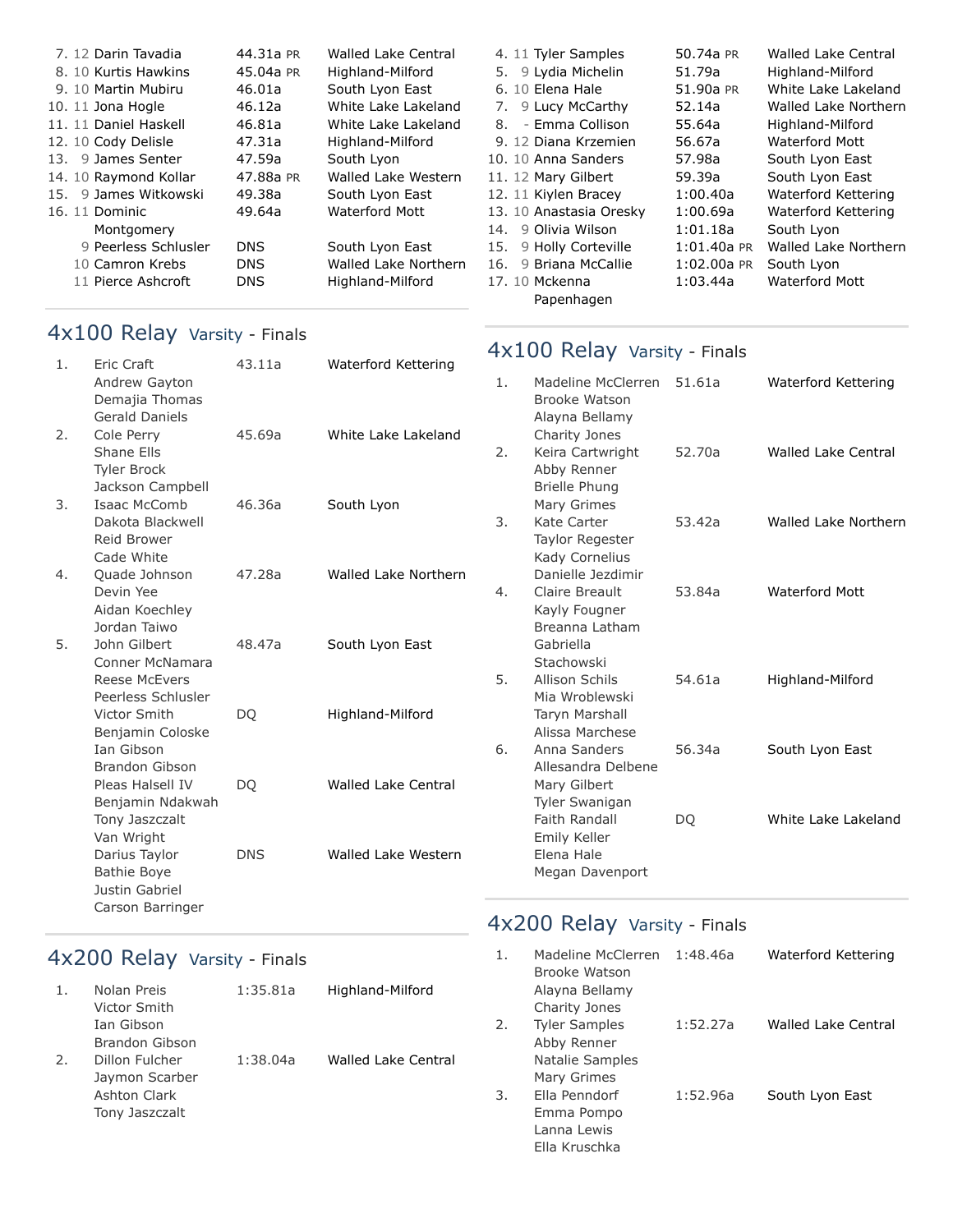| 3. | John Gilbert<br>Reese McFyers<br>Conner McNamara<br>Peerless Schlusler  | 1:40.78a | South Lyon East      |
|----|-------------------------------------------------------------------------|----------|----------------------|
| 4. | Quade Johnson<br>Aidan Koechley<br>Devin Yee<br>Andrew Mackool          | 1:41.38a | Walled Lake Northern |
|    | Reid Brower<br>Nick Stevenson<br>Dakota Blackwell<br>Nick Dang          | DO       | South Lyon           |
|    | Gerald Daniels<br>Eric Craft<br><b>Connor McCarty</b><br>Demajia Thomas | DNS      | Waterford Kettering  |

## 4x400 Relay Varsity - Finals

| 1. | Bode Hirschman<br>Ryan Nelson<br>Antonio Romano<br><b>Brendan Martin</b>  | 3:31.00a | <b>Walled Lake Central</b> |
|----|---------------------------------------------------------------------------|----------|----------------------------|
| 2. | Nolan Preis<br>ReShaun Crawford<br>Brayden Kennedy<br>Kazuma Bowring      | 3:32.00a | Highland-Milford           |
| 3. | Caleb Bartle<br>Andrew Mercier<br><b>Connor McCarty</b><br>Dylan Scott    | 3:37.00a | Waterford Kettering        |
| 4. | Reid Brower<br>Nick Stevenson<br>Steven Bosworth<br>Jonathan Fletcher     | 3:41.00a | South Lyon                 |
| 5. | Michael Tippy<br>Conner McNamara<br>Drew Moyer<br>Martin Mubiru           | 3:44.00a | South Lyon East            |
| 6. | Max Mouranie<br>Cameron Dixon<br>Darius Taylor<br>Joseph Vondrak          | 3:48.00a | Walled Lake Western        |
| 7. | Tim Person<br><b>Hector Benitez</b><br>Cole Perry<br><b>Emmet Reamer</b>  | 3:49.00a | White Lake Lakeland        |
| 8. | Logan Barrow<br>Camron Krebs<br>Ethan Parker<br>Nicholas Piagentini       | 3:57.00a | Walled Lake Northern       |
| 9. | Josh Radigan<br>Matthew White<br>Dominic<br>Montgomery<br>Dominic Balhorn | 3:59.00a | <b>Waterford Mott</b>      |
|    |                                                                           |          |                            |

## 4x800 Relay Varsity - Finals

| Highland-Milford |
|------------------|
|                  |
|                  |
|                  |
|                  |

| 4. | Lana Mac<br>Lauren McMahon<br>McKenzie Valencia-<br>Moore<br>Adrianna Patanis | 1:53.95a | South Lyon            |
|----|-------------------------------------------------------------------------------|----------|-----------------------|
| 5. | Kady Cornelius<br>Kaitlyn Freitag<br>Kate Carter<br>Danielle Jezdimir         | 1:54.55a | Walled Lake Northern  |
| 6. | Ava Walsh<br>Natalie Hoyer<br>Emily Keller<br>Cecilia Newmann                 | 1:55.12a | White Lake Lakeland   |
| 7. | Erin O'Connell<br>Clare Miller<br>Lily Gatesman<br>Sarah Marchese             | 1:59.24a | Highland-Milford      |
|    | Claire Breault<br>Kayly Fougner<br>Breanna Latham<br>Nicksyn Carter           | DO       | <b>Waterford Mott</b> |

## 4x400 Relay Varsity - Finals

| 1. | Josie Duncan<br>Jacie Remtema<br>Brooklyn Wolcott<br>Audrey Verkerke             | 4:14.00a   | Highland-Milford           |
|----|----------------------------------------------------------------------------------|------------|----------------------------|
| 2. | <b>Brielle Phung</b><br>Allison Fisher<br>Erin Sheehan<br><b>Natalie Samples</b> | 4:20.00a   | <b>Walled Lake Central</b> |
| 3. | Ava Porter<br>Julia Pedersen<br>Claire McClure<br><b>Taylor Regester</b>         | 4:21.00a   | Walled Lake Northern       |
| 4. | Adrianna Patanis<br>Lana Mac<br>McKenzie Valencia-<br>Moore<br>Alyssa Seiter     | 4:25.00a   | South Lyon                 |
| 5. | Ella Kruschka<br>Reganne Koskela<br><b>Bella Grant</b><br>Alaina Rider           | 4:26.00a   | South Lyon East            |
| 6. | Ava Walsh<br>Aria Novello<br>Emma Camp<br>Mackenzie Hendry                       | 4:29.00a   | White Lake Lakeland        |
| 7. | Claire Breault<br>Gabriella<br>Stachowski<br>Nicksyn Carter<br>Makayla Fuerst    | 4:37.00a   | <b>Waterford Mott</b>      |
| 8. | Alisia Olteanu<br>Tiera Shepard<br>Emilie Thibodeau<br>Jillian Petruno           | 4:38.00a   | Walled Lake Western        |
|    | Jordan Whiting<br>Daphne Newbill<br>Anastasia Oresky<br>Victoria Aguilar         | <b>DNS</b> | Waterford Kettering        |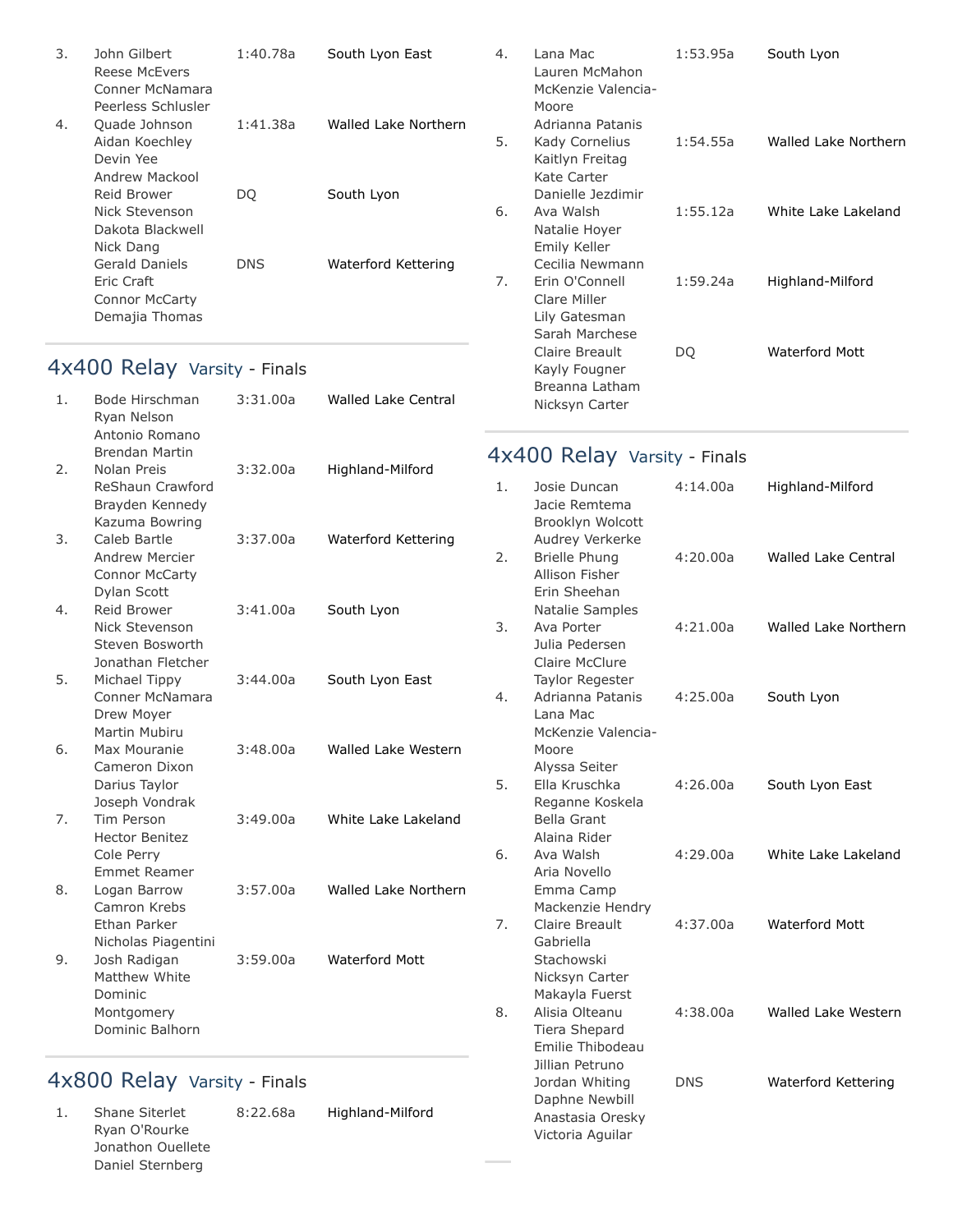| 2. | Ethan Parker                                                                          | 8:27.38a | Walled Lake Northern |    |                                                                            |           |                      |
|----|---------------------------------------------------------------------------------------|----------|----------------------|----|----------------------------------------------------------------------------|-----------|----------------------|
|    | Ty Parker                                                                             |          |                      |    | 4x800 Relay Varsity - Finals                                               |           |                      |
| 3. | <b>William Thomas</b><br>Lucas Karbel<br>Alex Sullivan<br>Jared Platt                 | 8:29.55a | White Lake Lakeland  | 1. | Ava Porter<br>Alanis Roman<br>Julia Pedersen<br>Ava Kurczewski             | 9:57.28a  | Walled Lake Northern |
| 4. | <b>Emmet Reamer</b><br>Tim Person<br>Steven Bosworth<br>Alex Jowett<br>Gavin Howell   | 8:30.88a | South Lyon           | 2. | Alisia Olteanu<br>Elaine Burkmyre<br>Tiera Shepard<br>Sarah Sheena         | 10:00.69a | Walled Lake Western  |
| 5. | Reiner Kandt<br>Alex Romano<br>Daniel Bimbad<br>Alex Engel                            | 8:41.33a | Walled Lake Central  | 3. | Alaina Rider<br>Ella Showerman<br>Bella Grant<br>Reganne Koskela           | 10:03.55a | South Lyon East      |
| 6. | Nick Adams<br>Trustin Christopher<br>Neel Nyamagoudar<br>Ryan Noonan                  | 8:43.21a | Walled Lake Western  | 4. | Shantal Servello<br>Caterina Servello<br>Elise Elliot<br>Grace Harkenrider | 10:52.67a | Highland-Milford     |
| 7. | Amit Nyamagoudar<br>Michael Tippy<br>Brendan Kelly<br>Drew Moyer<br>Carson Millspaugh | 8:46.06a | South Lyon East      | 5. | Lilli Semel<br>Caley Burnock<br>Leah Richardson<br>Julianna Raines         | 12:12.39a | Walled Lake Central  |

## Shot Put - 12lb Varsity - Finals

| 1. 12 Rafael Davish     | 48' 2 PR    | <b>Walled Lake Central</b> |
|-------------------------|-------------|----------------------------|
| 2. 12 Jonah Westlund    | $46'$ 2.5   | South Lyon East            |
| 3. 11 Aidan Vaughan     | 46' 0       | <b>Walled Lake Western</b> |
| 4. 12 Isaac McComb      | 45' 7.5     | South Lyon                 |
| 5. 12 Austin Wilson     | 44' 7.5     | <b>Walled Lake Central</b> |
| 6. 12 Drake Willenborg  | 44' 0.5     | South Lyon East            |
| 7. 11 Garrison Stehr    | $41'$ 6.5   | Highland-Milford           |
| 8. 12 Drake Durbin      | 41' 6.5 PR  | Highland-Milford           |
| 9. 11 C.j. Aldred       | 40' 9.5 PR  | <b>Waterford Mott</b>      |
| 10. 11 Zachary Gammo    | 40'8        | Walled Lake Western        |
| 11. 12 Eric Walrath     | 40'1.5      | South Lyon                 |
| 12. 12 Jacob Ayar       | 40' 1       | <b>Walled Lake Central</b> |
| 13. 9 Ethan Baskin      | 39' 10.5 PR | Walled Lake Western        |
| 14. 12 Adam Walrath     | 38' 4 PR    | South Lyon                 |
| 15. 12 Chance Scarcelli | $38'$ 2.5   | Highland-Milford           |
| 16. 11 Matthew Deherder | 37' 8 PR    | Walled Lake Northern       |
| 17. 10 Elliot Tobias    | 37' 6.5     | White Lake Lakeland        |
| 18. 10 Shelton Manley   | 37' 4.5     | White Lake Lakeland        |
| 19. 9 Maddox Lawrence   | 35' 3       | White Lake Lakeland        |
| 20. 11 Andrew Besmar    | 34' 6       | Walled Lake Northern       |
| 21. 10 Brecken Arndt    | 32' 1.5     | Walled Lake Northern       |
| 22. 12 Tyler Cumming    | $31'$ 7     | South Lyon East            |
|                         |             |                            |

## Discus - 1.6kg Varsity - Finals

| 1. 12 Drake Willenborg | 171'6     | South Lyon East            |
|------------------------|-----------|----------------------------|
| 2. 11 Aidan Vaughan    | 165' 1    | Walled Lake Western        |
| 3. 12 Austin Wilson    | 148' 5    | <b>Walled Lake Central</b> |
| 4. 11 Garrison Stehr   | 144' 6    | Highland-Milford           |
| 5. 12 Blake Nelson     | 135' 0    | <b>Walled Lake Central</b> |
| 6. 12 Eric Walrath     | 128' 4 PR | South Lyon                 |
| 7. 9 Nathan Cody       | 122'7     | <b>Walled Lake Central</b> |
| 8. 12 Eric Dean        | 115' 5 PR | Walled Lake Western        |
| 9. 12 Tyler Cumming    | 112'7     | South Lyon East            |
| 10. 12 Jonah Westlund  | 111'4     | South Lyon East            |
| 11. 11 Zachary Gammo   | 108'4     | Walled Lake Western        |
|                        |           |                            |

## Shot Put - 4kg Varsity - Finals

| 1. 10 Ava Wojciechowski | 32' 7.5  | Walled Lake Central        |
|-------------------------|----------|----------------------------|
| 2. 10 Jordyn Thompson   | 32' 4.25 | Walled Lake Western        |
| 3. 10 Mia Wroblewski    | 32'1.5   | Highland-Milford           |
| 4. 12 Jillian Petruno   | 30' 4 PR | Walled Lake Western        |
| 5. 12 Tatiana Verville  | 30'4     | Highland-Milford           |
| 6. 9 Jordyn Harris      | 30'0     | Walled Lake Central        |
| 7. 12 Riley Kennedy     | 29'9     | Highland-Milford           |
| 8. 11 Zoe Nalepa        | 29' 3.5  | <b>Waterford Mott</b>      |
| 9. 10 Savannah          | 28'5     | <b>Walled Lake Central</b> |
| <b>Breitwiser</b>       |          |                            |
| 10. 12 Avery Millspaugh | 28' 1    | South Lyon East            |
| 11. 11 Kailyn Garrett   | 27' 9 SR | South Lyon                 |
| 12. 9 Simona Gashaj     | 27'1     | Walled Lake Western        |
| 13. 11 Abigail Stauber  | 26' 6    | <b>Waterford Mott</b>      |
| 14. 12 Ella Robinson    | 25' 8 PR | South Lyon East            |
| 15. 9 Claire Vachon     | $23'$ 4  | Walled Lake Northern       |
| 16. 9 Gabriella         | 23'1     | <b>Waterford Mott</b>      |
| Stachowski              |          |                            |
| 17. 12 Ellie Forbis     | 22'9     | White Lake Lakeland        |
| 17. 10 Rachel Zurek     | 22'9     | White Lake Lakeland        |
| 19. 11 Madison Black    | 22' 7 PR | South Lyon East            |
| 20. 11 Mary Liess       | 22'0     | Walled Lake Northern       |
| 21. 9 Makenzie Ragland  | 21' 7 PR | Waterford Kettering        |
| 22. 11 Mollie Haremza   | 19' 10   | Walled Lake Northern       |
| 23. 11 Kirsten Carrico  | 18' 8    | White Lake Lakeland        |
| 9 Makenzie Lackie       |          | Waterford Kettering        |
|                         |          |                            |

## Discus - 1kg Varsity - Finals

| 1. 10 Ava Wojciechowski | 118' 6    | Walled Lake Cen  |
|-------------------------|-----------|------------------|
| 2. 12 Tatiana Verville  | 114' 10   | Highland-Milford |
| 3. 11 Analise Coon      | $107'$ 8  | Walled Lake Cen  |
| 4. 12 Ella Robinson     | 104' 10   | South Lyon East  |
| 5. 12 Riley Kennedy     | 102' 4 PR | Highland-Milford |
| 6. 9 Jordyn Harris      | 98'5      | Walled Lake Cen  |
| 7. 10 Mia Wroblewski    | 97' 10 PR | Highland-Milford |
| 8. 10 Jordyn Thompson   | 93'7      | Walled Lake Wes  |
| 9. 12 Avery Millspaugh  | 90'1      | South Lyon East  |
|                         |           |                  |

[Walled Lake Central](https://www.athletic.net/TrackAndField/School.aspx?SchoolID=13238) [Highland-Milford](https://www.athletic.net/TrackAndField/School.aspx?SchoolID=13028) [Walled Lake Central](https://www.athletic.net/TrackAndField/School.aspx?SchoolID=13238) [South Lyon East](https://www.athletic.net/TrackAndField/School.aspx?SchoolID=34158) [Highland-Milford](https://www.athletic.net/TrackAndField/School.aspx?SchoolID=13028) [Walled Lake Central](https://www.athletic.net/TrackAndField/School.aspx?SchoolID=13238) [Highland-Milford](https://www.athletic.net/TrackAndField/School.aspx?SchoolID=13028) [Walled Lake Western](https://www.athletic.net/TrackAndField/School.aspx?SchoolID=13045)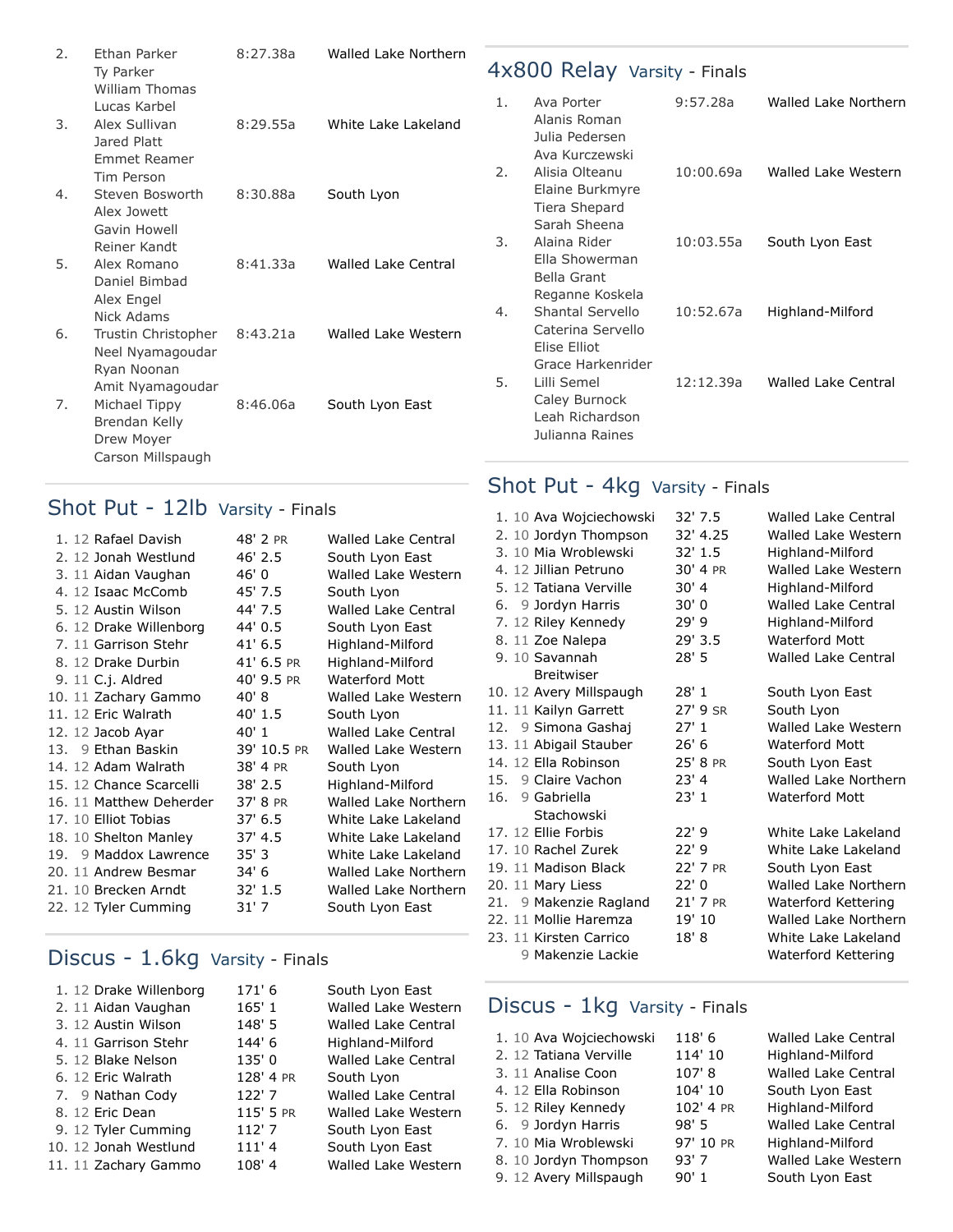| 12. 9 Matthew Gurwin    | 106'8    | Walled Lake Northern  |
|-------------------------|----------|-----------------------|
| 13. 11 Jake Verran      | 99'3     | South Lyon            |
| 14. 11 Zachary Bonza-   | 97'6     | Highland-Milford      |
| <b>Brodie</b>           |          |                       |
| 15. 12 Drake Durbin     | 96'10    | Highland-Milford      |
| 16. 11 Matthew Deherder | 96' 1    | Walled Lake Northern  |
| 17. 12 Janis Gamalski   | 96'0     | Waterford Kettering   |
| 18. 11 Andrew Besmar    | 95' 10   | Walled Lake Northern  |
| 19. 12 Luke Dittman     | 95' 1 PR | White Lake Lakeland   |
| 20. 12 Adam Walrath     | 94' 2    | South Lyon            |
| 21. 11 C.j. Aldred      | 92' 11   | <b>Waterford Mott</b> |
| 22. 9 Maddox Lawrence   | 92' 6    | White Lake Lakeland   |
| 23. 10 Elliot Tobias    | 90'5     | White Lake Lakeland   |
| 24. 11 Gabriel Dunn     | 60' 4    | Waterford Mott        |
| 9 Ethan Baskin          |          | Walled Lake Western   |

## High Jump Varsity - Finals

| 1. 11 Jackson Campbell |                        | 6'0       | White Lake Lakeland        |
|------------------------|------------------------|-----------|----------------------------|
| 2. 11 Cole Perry       |                        | 5' 11 PR  | White Lake Lakeland        |
| 3. 10 Andrew Adragna   |                        | 5' 11     | South Lyon                 |
| 4. 10 London Pavlak    |                        | 5' 11 PR  | Highland-Milford           |
| 5. 12 Darin Tavadia    |                        | 5' 10 PR  | <b>Walled Lake Central</b> |
| 6. 12 Daniel Isser     |                        | 5' 8      | White Lake Lakeland        |
| 6. 10 Martin Mubiru    |                        | 5' 8 PR   | South Lyon East            |
| 8. 12 Ethan Cooper     |                        | 5' 8      | Walled Lake Western        |
| 9 Evan Muston<br>9.    |                        | $5'$ 6 PR | South Lyon East            |
| 11 Benson Neba         |                        |           | Waterford Kettering        |
|                        | 10 Nicholas Piagentini |           | Walled Lake Northern       |
|                        | 12 Kazuma Bowring      |           | Highland-Milford           |
| 12 Mitchell Strohl     |                        | NН        | <b>Walled Lake Central</b> |
| 11 Garrison Stehr      |                        | NΗ        | Highland-Milford           |
| 10 Camron Krebs        |                        | NΗ        | Walled Lake Northern       |
| 9 Patrick Bonnell      |                        | <b>NH</b> | Walled Lake Northern       |
| 11 Pleas Halsell IV    |                        | NН        | Walled Lake Central        |
|                        | 10 Carson Millspaugh   | NΗ        | South Lyon East            |
|                        |                        |           |                            |

## Pole Vault Varsity - Finals

| 1. 12 Jordan Taiwo     | 12'6     | Walled Lake Northern       |
|------------------------|----------|----------------------------|
| 2. 12 Dillon Fulcher   | 12'0     | <b>Walled Lake Central</b> |
| 3. 12 Scott Armstrong  | 11' 0 PR | Highland-Milford           |
| 4. 11 Simon Griemert   | 11'0     | Walled Lake Northern       |
| 5. 9 Ray Weatherington | 10'6     | <b>Walled Lake Central</b> |
| 6. 11 Owen Emert       | 10' 6 PR | Walled Lake Northern       |
| 7. 12 Vincent Adragna  | 10'6     | South Lyon                 |
| 8. 11 Jaymon Scarber   | 10'6     | Walled Lake Central        |
| 9. 11 Jacob Dunham     | 9' 6     | South Lyon                 |
| 10. 11 Owen Seymour    | 9' 0     | Highland-Milford           |
| 10. 12 Trevor Baert    | $9'0$ SR | White Lake Lakeland        |
| 12 Luke Dittman        |          | White Lake Lakeland        |
| 9 Lucas Headley        |          | South Lyon East            |
| 11 TJ Swanigan         |          | South Lyon East            |
| 9 Zachary Taylor       |          | South Lyon East            |
| 10 Deacon Jacobson     | NΗ       | Waterford Mott             |
| 11 Gabriel Dunn        | NΗ       | <b>Waterford Mott</b>      |
| 9 Gavin Tokarczyk      | NΗ       | Highland-Milford           |
| 12 Kyle Smith          | NΗ       | Walled Lake Western        |
|                        |          |                            |

## Long Jump Varsity - Finals

| 1. 12 Demajia Thomas |  |
|----------------------|--|
| 2. 12 Shane Ells     |  |

| $21'$ 1.5    | Waterford Kettering |
|--------------|---------------------|
| $21'$ 0.5 PR | White Lake Lakeland |

| 10. 11 Madison Black   | 88' 1       | South Lyon East            |
|------------------------|-------------|----------------------------|
| 11. 10 Savannah        | $87'$ 3     | <b>Walled Lake Central</b> |
| <b>Breitwiser</b>      |             |                            |
| 12. 11 Kailyn Garrett  | 83'9        | South Lyon                 |
| 13. 11 Zoe Nalepa      | 80' 5.5 SR  | Waterford Mott             |
| 14. 11 Mary Liess      | 72' 4       | Walled Lake Northern       |
| 15. 11 Abigail Stauber | 69' 6.5     | Waterford Mott             |
| 16. 9 Claire Vachon    | 67' 11.5 PR | Walled Lake Northern       |
| 17. 12 Jillian Petruno | 65' 10      | Walled Lake Western        |
| 18. 12 Diana Krzemien  | 64' 11      | Waterford Mott             |
| 19. 12 Ellie Forbis    | 60' 10      | White Lake Lakeland        |
| 20. 12 Que'Ana Shelton | 56' 5 PR    | Waterford Kettering        |
| 21. 12 Jillian Clark   | 56' 1       | South Lyon                 |
| 22. 11 Kirsten Carrico | 55' 6 PR    | White Lake Lakeland        |
| 23. 10 Lily Hale       | 43' 6.5     | Walled Lake Northern       |
| 10 Rachel Zurek        |             | White Lake Lakeland        |
| 9 Simona Gashai        | ND          | Walled Lake Western        |

#### High Jump Varsity - Finals

| 1. 10 Kylei Anderson   | 5' 6      | <b>Walled Lake Central</b>  |
|------------------------|-----------|-----------------------------|
| 2. 10 Liliane Aittama  | $5'$ 5 PR | South Lyon East             |
| 3. 11 Taryn Marshall   | $5'$ 2    | Highland-Milford            |
| 4. 10 Brooklyn Wolcott | 4' 8      | Highland-Milford            |
| 4. 9 Ava Epley         | 4' 8      | <b>Walled Lake Northern</b> |
| 6. 12 Arianna Craig    | 4'6       | <b>Waterford Mott</b>       |
| 6. 9 Lydia Michelin    | 4'6       | Highland-Milford            |
| 8. 11 Mary Krause      | 4'6       | Walled Lake Northern        |
| 8. 9 Tyler Swanigan    | $4'$ 6 PR | South Lyon East             |
| 11 Madalynn Pelto      | NΗ        | Walled Lake Northern        |
| 10 Madelynn Steck      | NΗ        | <b>Waterford Mott</b>       |

## Pole Vault Varsity - Finals

| 1. 11 Abigail Stauber   | 10' 6      | Waterford Mott              |
|-------------------------|------------|-----------------------------|
| 2. 10 Liliane Aittama   | 10'0       | South Lyon East             |
| 3. 11 Ella Vachon       | $10'$ 0 PR | <b>Walled Lake Northern</b> |
| 4. 10 Keira Cartwright  | 9' 0       | <b>Walled Lake Central</b>  |
| 5. 10 Lily Hale         | 8'0        | Walled Lake Northern        |
| 6. 11 Erika Yates       | $8'$ 0 SR  | Highland-Milford            |
| 7. 10 Alexis Klein      | 8' 0 PR    | Highland-Milford            |
| 8. 11 Riley Welton      | 8' 0 PR    | South Lyon East             |
| 9. 12 Danielle White    | $7'$ 6 SR  | South Lyon East             |
| 10. 9 Claire Vachon     | $7'$ 6 PR  | Walled Lake Northern        |
| 11. 11 Emilie Thibodeau | 7' 0       | Walled Lake Western         |
| 11 Jenna Grimes         |            | <b>Walled Lake Central</b>  |
| 9 Tyler Swanigan        |            | South Lyon East             |
| 12 Diana Krzemien       | NΗ         | Waterford Mott              |
| 11 Jorden Lawry         | NΗ         | Highland-Milford            |
| 12 Arianna Craig        | NΗ         | Waterford Mott              |
|                         |            |                             |

## Long Jump Varsity - Finals

| 1. 11 Lanna Lewis        | 15' 7.5     | South Lyon East            |
|--------------------------|-------------|----------------------------|
| 2. 11 Nicksyn Carter     | 15' 2 PR    | <b>Waterford Mott</b>      |
| 3. 10 Anna Sanders       | 15' 0.5 PR  | South Lyon East            |
| 4. 10 Allison Schils     | 14' 11 PR   | Highland-Milford           |
| 5. 12 Abby Renner        | 14' 8.5 PR  | <b>Walled Lake Central</b> |
| 6. 10 Madisyn Mayer      | 14'6        | Walled Lake Western        |
| 7. 10 Allesandra Delbene | 13' 11 PR   | South Lyon East            |
| 8. 9 Leah Radde          | 13' 10.5 PR | South Lyon                 |
| 9. 9 Ava Epley           | 13' 9.25    | Walled Lake Northern       |
| 10. 11 Caley Burnock     | 13' 8.75    | <b>Walled Lake Central</b> |
|                          |             |                            |